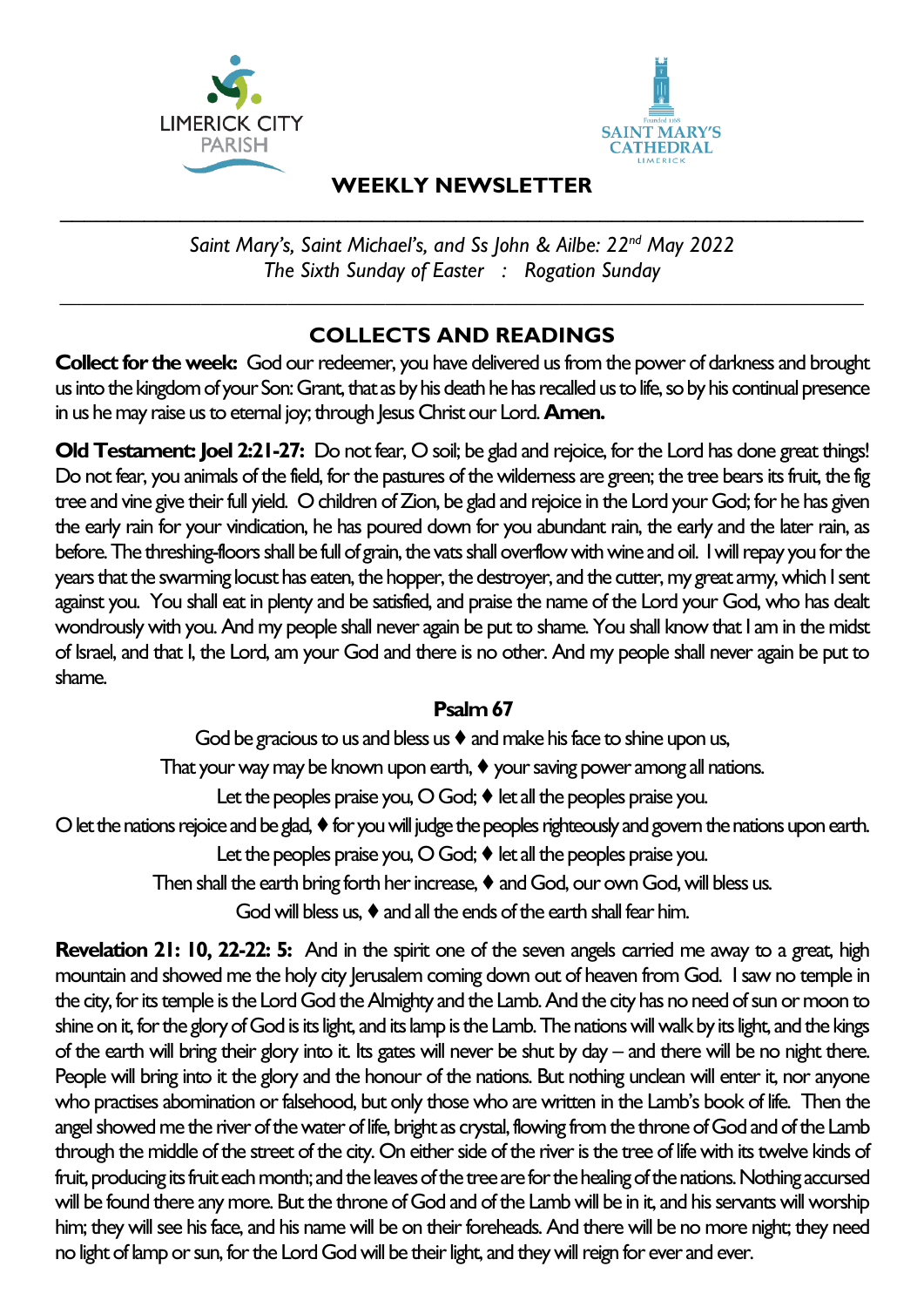**Gospel: St John 14:23-29:** Jesus answered him, "Those who love me will keep my word, and my Father will love them, and we will come to them and make our home with them. Whoever does not love me does not keep my words; and the word that you hear is not mine, but is from the Father who sent me. "I have said these things to you while I am still with you. But the Advocate, the Holy Spirit, whom the Father will send in my name, will teach you everything, and remind you of all that I have said to you. Peace I leave with you; my peace I give to you. I do not give to you as the world gives. Do not let your hearts be troubled, and do not let them be afraid. You heard me say to you, 'I am going away, and I am coming to you.' If you loved me, you would rejoice that I am going to the Father, because the Father is greater than I. And now I have told you this before it occurs, so that when it does occur, you may believe."

**Post-Communion Prayer:** God our Father, whose Son Jesus Christ gives the water of eternal life: May we who also thirst for you, the spring of life and source of goodness, through him who is alive and reigns with you and the Holy Spirit, one God, now and for ever. **Amen**.

### **Hymns:**

| <b>Saint Michael's</b> | 295   695   442   341   |  |
|------------------------|-------------------------|--|
| <b>Saint Mary's</b>    | $695 \mid 675 \mid 672$ |  |

#### *Service Notes*

- Services will be recorded and may be viewed online on: *[www.churchservices.tv](http://www.churchservices.tv/)* and the Cathedral website (*[www.saintmaryscathedral.ie](http://www.saintmaryscathedral.ie/)*) within the 90 days following the service. After that time recordings will be destroyed however exceptions may apply and recordings could last longer if the Cathedral required it. Occasional services may be recorded and will be advertised on both websites www.churchservices.tv and *[www.saintmaryscathedral.ie](http://www.saintmaryscathedral.ie/)* and/or other communication channels of the Cathedral). If you would like further information on a particular event, please contact the Cathedral office.
- The New Revised Standard Version (Anglicized Edition)*, copyright 1989, 1995 by the Division of Christian Education of the National Council of the Churches of Christ in the United States of America*
- *Material in this service is reproduced from The Book of Common Prayer under licence, copyright © RCB 2004*
- *One License Number: A-738650*

| <b>Date</b>                | <b>Time</b> | <b>Event</b>                          | <b>Venue</b>              |  |
|----------------------------|-------------|---------------------------------------|---------------------------|--|
| Sunday 22nd                | 10.00       | <b>Holy Communion</b>                 | Saint Michael's           |  |
| <b>Easter VI</b>           | 11.00       | <b>Morning Prayer</b>                 | Ss John & Ailbe, Abington |  |
| <b>Rogation Sunday</b>     | 11.15       | <b>Choral Matins and Holy Baptism</b> | <b>The Cathedral</b>      |  |
| Monday 23rd                | 10.30       | Morning Prayer                        | <b>The Cathedral</b>      |  |
| Tuesday 24th               | 10.30       | <b>Morning Prayer</b>                 | <b>The Cathedral</b>      |  |
| Wednesday 25 <sup>th</sup> | 10.30       | <b>Morning Prayer</b>                 | <b>The Cathedral</b>      |  |
| Thursday 26 <sup>th</sup>  | 10.30       | <b>Holy Communion</b>                 | <b>The Cathedral</b>      |  |
| The Ascension Day          | 20.00       | <b>Select Vestry Meeting</b>          | Zoom                      |  |
| Friday 27th                | 10.30       | <b>Morning Prayer</b>                 | The Cathedral             |  |
| Saturday 28th              | 10.30       | <b>Morning Prayer</b>                 | The Cathedral             |  |
| Sunday 29th                | 10.00       | <b>Holy Communion</b>                 | Saint Michael's           |  |
| <b>Easter VII</b>          | 11.00       | <b>Morning Prayer</b>                 | Ss John & Ailbe, Abington |  |
| Sunday after               | 11.15       | <b>Choral Eucharist</b>               | <b>The Cathedral</b>      |  |
| <b>Ascension Day</b>       |             |                                       |                           |  |

#### **Services & Events**: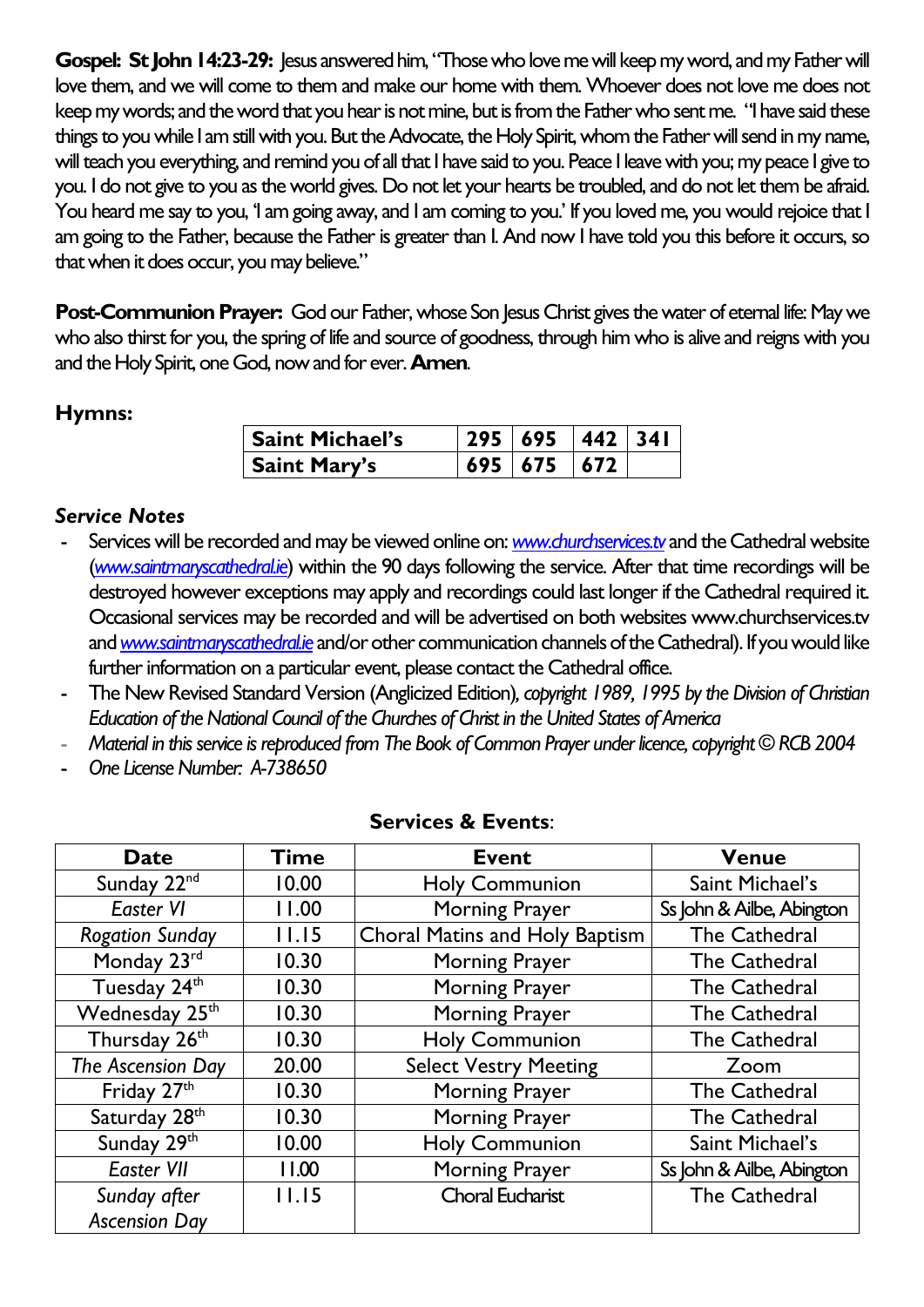## **THIS WEEK'S NOTICES**

**Welcome!** We welcome in Holy Baptism, Cecily Hamilton Mulvey, daughter of Meghan and Ian, who will be baptised in the Cathedral on Sunday morning.

**Sympathy:** Fr Brian Murphy OSB of Glenstal died suddenly this week. We express our sympathy to the community and his family and hold them all in our prayers.

**The Cathedral Graveyard:** We are fortunate to have such a beautiful and peaceful space right in the middle of the city. In recent times the grounds have been enhanced by the inclusion of a wild-flower garden, new seating and planting. If you would like to make a donation towards the upkeep of the grounds, please do so through the Cathedral office or contact Lindsay Boyle or the Dean.

### **The Evergreens: Outing to Coole Park**

This will take place on Wednesday, 1st June, 2022. If your name is on our list, you will have been contacted by Noreen Allen (085 733 58 55), Mary Howes (086 857 93 77), Sheila Cusack (085 805 64 40) or Ros Stevenson (086 85 75 459). They will arrange lifts for all who wish to go. Your allocated driver will contact you on Tuesday, 31st May to arrange the most suitable place to pick you up (most likely at your home). The time of departure will be about 10:15 am from Limerick. The cost of the outing is whatever you choose to have for your lunch at Coole Park! Or you may choose to bring a picnic! There is an Audio Visual presentation at the Visitors' Centre as well as an exhibition. This can be followed by walking to the lake or resting in the Walled Garden. We hope to have a brief meeting about 2:30 pm at the seating area in the Walled Garden. This is to hear your ideas as to what our programme should be for the rest of the year and into 2023. The return to Limerick should be about 4:00pm. (If you need to leave earlier, mention this to your allocated driver and arrangements may be made.) If you wish to change your mind about going or not going, please contact one of the four people above.

**A prayer for the situation in Ukraine:** O Lord our Governor, whose glory is in all the world: We commend to your merciful care the people and government of Ukraine that, being guided by your providence, they may dwell secure in your peace. Grant to their leaders and all in authority, wisdom and strength to know and to do your will. Fill them with the love of truth and righteousness, and make them ever mindful of their calling to serve their people; through Jesus Christ our Lord. Amen.

**Prayers for exams:** As we approach the end of the School year, we hold in Prayer all those sitting exams. For those preparing such events – remember it is only an exam and we are all here to support you. The following prayer is for use by all those sitting an examination –

Dear Lord, I want to do my best to fulfil the potential you have given me. Help me:

- to stay calm
- to keep things in perspective and be content with the best I can do on the day
- to look out for my friends who need a bit of encouragement, and
- to always remember that the real test is how closely I can follow in your way**.**

**Vocations Sunday:** Next Sunday, the 7th Sunday after Easter (29th May) is Vocations Sunday. Anyone with an interest in exploring a vocation to ordained ministry is encouraged to speak with the Dean in the first instance. A range of resources is available at www.vocations.ireland.anglican.org along with the 'It's Your Call' video which highlights the call to ordained ministry. These resources include articles on pathways to ordination, lay ministry, pioneer ministry, and understanding selection, and posters for parishes to encourage people to think about the role to which God may be calling them.

**Congratulations:** To our former curate, the Rev'd Cliff Jeffers who has been appointed Dean of Ross.

**Bishops' Appeal Sunday:** Thank you to all those who have supported the work of this appeal.